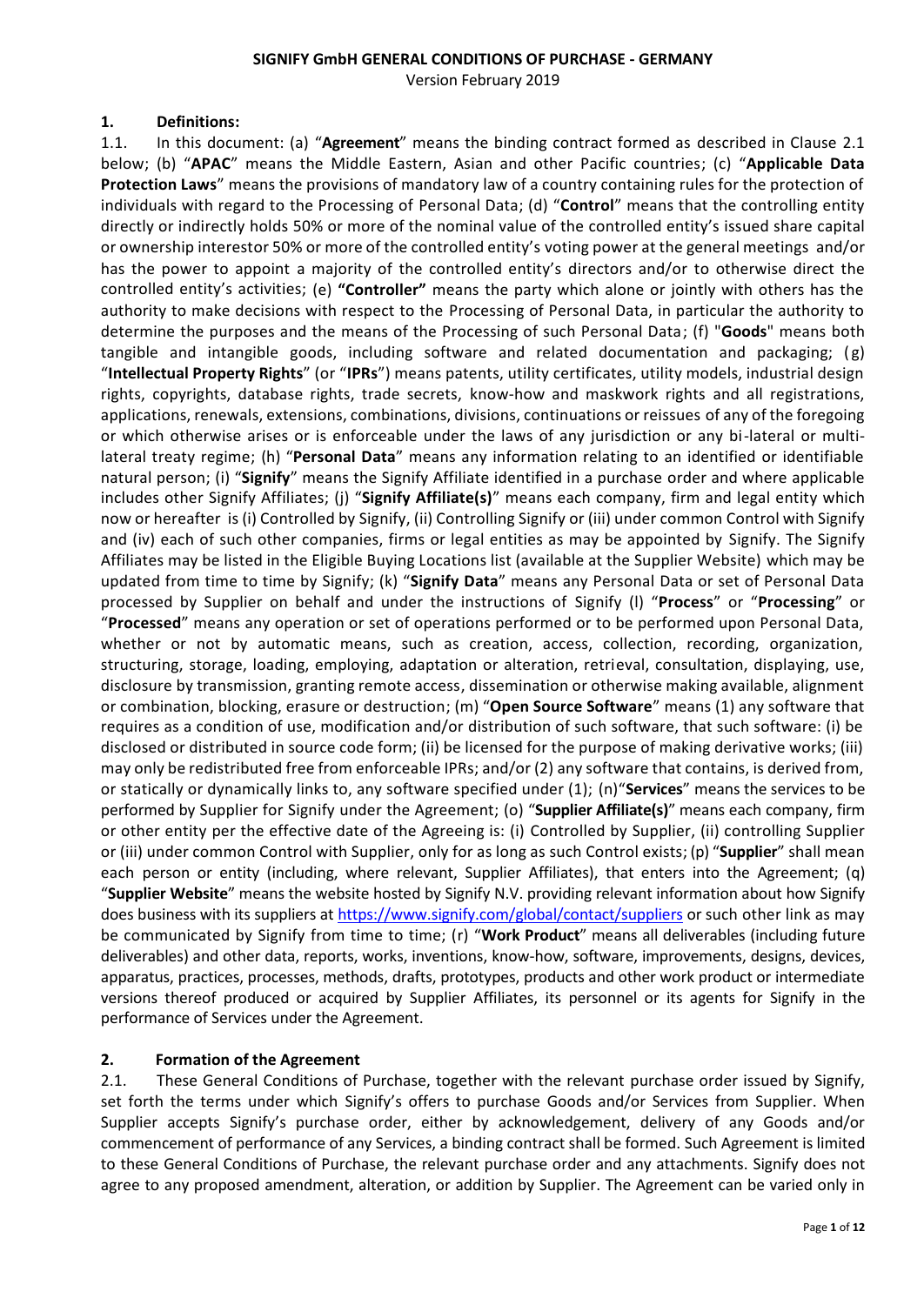writing signed by Signify. Any other statement or writing of Supplier shall not alter, add to, or otherwise affect the Agreement.

2.2. Signify is not bound by and hereby expressly objects to and rejects Supplier's general conditions of sale and any additional or different terms or provisions that may appear on any proposal, quotation, price list, acknowledgment, invoice, packing slip or the like used by Supplier. Course of performance, course of dealing, and usage of trade shall not be applied to modify these General Conditions of Purchase.

2.3. All costs incurred by Supplier in preparing and submitting any acceptance of Signify's offer shall be for the account of Supplier.

2.4. For certain countries a translated version of the Signify General Conditions of Purchase has been made available to Supplier on the following website:

[https://www.signify.com/global/contact/suppliers/working-with-signify/general-conditions-of-purchase.](https://www.signify.com/global/contact/suppliers/working-with-signify/general-conditions-of-purchase)

2.5. For certain countries a country specific version of the Signify General Conditions of Purchase shall govern the Agreement, which country specific version has been made available to Supplier on the following website[: https://www.signify.com/global/contact/suppliers/working-with-signify/general-conditions-of](https://www.signify.com/global/contact/suppliers/working-with-signify/general-conditions-of-purchase)[purchase](https://www.signify.com/global/contact/suppliers/working-with-signify/general-conditions-of-purchase)

# **3. Time of the Essence**

3.1. Time is of the essence and all dates referred to in the Agreement shall be firm. In the event that Supplier anticipates any difficulty in complying with any delivery date or any of its other obligations under the Agreement, Supplier shall promptly notify Signify in writing.

#### **4. Delivery of Goods**

4.1. All Goods shall be delivered DAP "named place" (as defined in the Incoterms 2010) with "named place" as the final place of delivery as mentioned on the purchase order. In case the purchase order contains a different Incoterm, the Incoterm on the purchase order prevails.

4.2. Delivery shall be completed as per the applicable Incoterm, but this shall not constitute acceptance of the Goods.

4.3. Supplier shall, concurrently with the delivery of the Goods, provide Signify with copies of all applicable licenses. Each delivery of Goods to Signify shall include a packing list stating at least (i) the applicable purchase order number, (ii) the Signify part number, (iii) the quantity shipped, and (iv) the date of shipment.

4.4. Supplier shall make no partial delivery or delivery before the agreed delivery date(s). Signify reserves the right to refuse delivery of Goods and return same at Supplier's risk and expense if Supplier defaults in the manner and time of delivery or in the rate of shipment. Signify shall not be liable for any costs incurred by Supplier related to production, installation, assembly or any other work related to the Goods, prior to delivery in accordance with the Agreement.

4.5. Any design, manufacturing, installation or other work to be performed by or on behalf of Supplier under the Agreement shall be executed with good workmanship and using proper materials and in accordance with all applicable laws, regulations and codes.

4.6. Supplier shall pack, mark and ship the Goods in accordance with sound commercial practices and Signify's specifications in such manner as to prevent damage during transport and to facilitate efficient unloading, handling and storage, and all Goods shall be clearly marked as destined for Signify. Notwithstanding the provisions of the applicable Incoterms, Supplier shall be responsible for any loss or damage due to its failure to properly preserve, package, handle (before delivery as per the applicable Incoterm) or pack the Goods; Signify shall not be required to assert any claims for such loss or damage against the common carrier involved.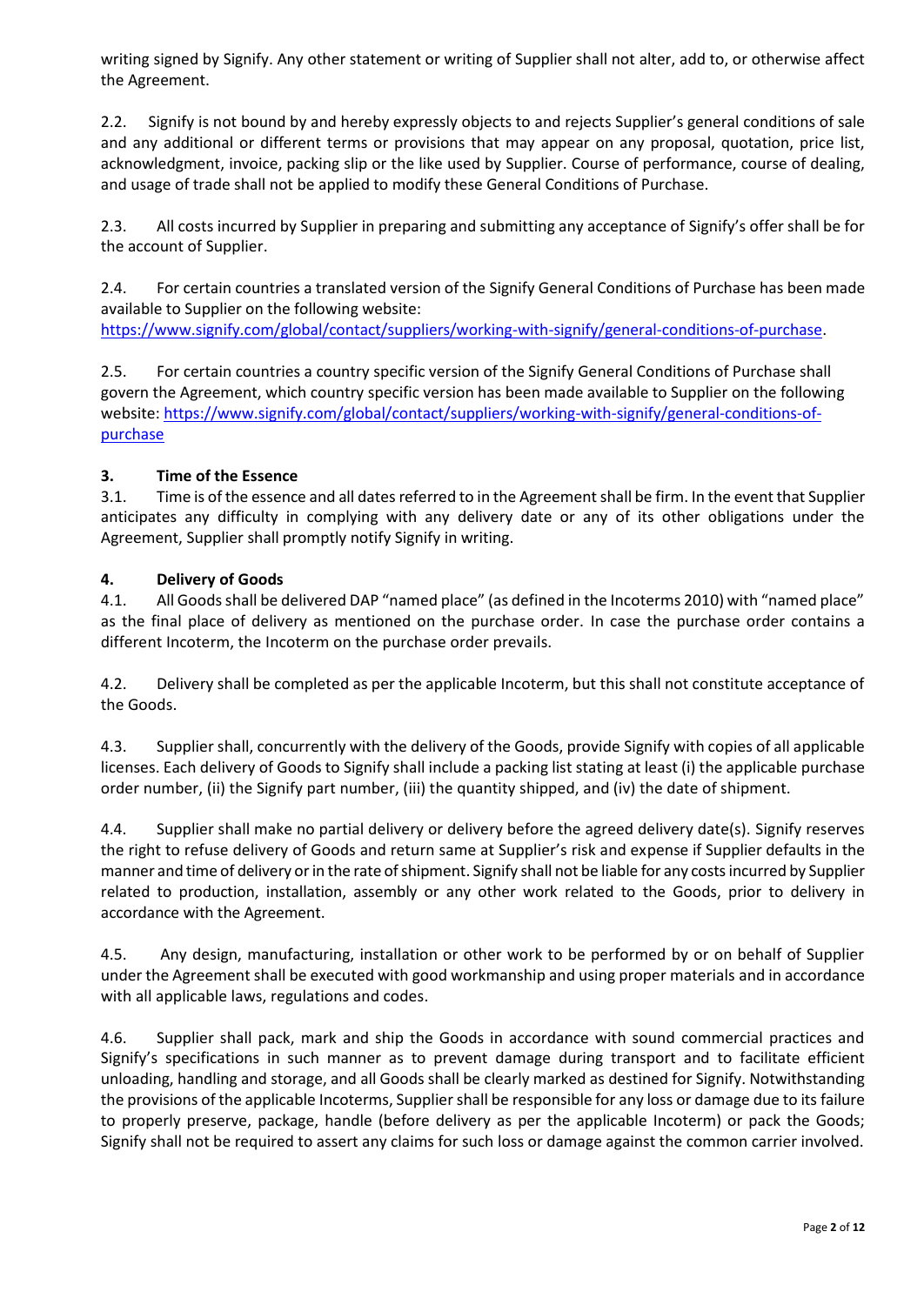# **5. Changes to Goods**

5.1. Supplier shall not, without prior written consent of Signify, make any changes affecting Goods, including process or design changes, changes to manufacturing processes (including geographic location) changes affecting electrical performance, mechanical form or fit, function, environmental compatibility, chemical characteristics, life, reliability or quality of Goods or changes that could have material impact upon Supplier's quality system.

# **6. Inspection, Testing, Rejection of Goods**

6.1. Inspection, testing of or payment for the Goods by Signify shall not constitute acceptance. Inspection or acceptance of or payment for the Goods by Signify shall not release Supplier from any of its obligations, representations or warranties under the Agreement.

6.2. Signify may, at any time, inspect the Goods or the manufacturing process for the Goods. If any inspection or test by Signify is made on the premises of Supplier, Supplier shall provide reasonable facilities and assistance for the safety and convenience of Signify's inspection personnel.

6.3. Signify shall inspect the Goods delivered for apparent undamaged condition and completeness within a reasonable time. Notification of evident defects shall – as a rule – be effected within two (2) weeks from receipt of the Goods. Notification of hidden defects shall be effected promptly after their discovery. If Signify does reject any of the Goods, the rights and remedies set out in Section 11 below shall apply accordingly. Within two (2) weeks from such notification, Supplier shall collect the Goods from Signify at its own expense. If Supplier does not collect the Goods within said two (2) weeks period, Signify may have the Goods delivered to Supplier at Supplier's cost and risk, or with the Supplier's prior consent may destroy the Goods, without prejudice to any other right or remedy Signify may have under the Agreement or at law.

6.4. If, as a result of sampling inspection, any portion of a lot or shipment of like or similar items is found not to conform to the Agreement, Signify may reject and return the entire shipment or lot without further inspection or, at its option, complete inspection of all items in the shipment or lot, reject and return any or all nonconforming units (or accept them at a reduced price) and charge Supplier the cost of such inspection.

# **7. Performance of Services**

7.1. Supplier shall perform the Services with due skill and care, using the proper materials and employing sufficiently qualified staff.

7.2. Supplier shall be fully liable for the acts and omissions of any and all third parties with which it has contracted in connection with the Services.

7.3. Only written confirmation by Signify shall constitute acceptance of the Services performed. If Signify does not accept the Service and/or Work Product(s), Clause 11 below shall apply. Signify shall promptly notify Supplier of such rejection, and Supplier will, at its own expense, carry out the necessary corrections, additions and modifications reasonably requested by Signify in writing within thirty (30) days of such notification.

# **8. Prices; Payment**

8.1. Unless provided otherwise in the purchase order issued by Signify, title in the Goods shall pass to Signify at the time risk is transferred to Signify pursuant to the applicable Incoterm.

8.2. All prices quoted in the Agreement shall be fixed prices. Supplier warrants that such prices are not in excess of the lowest prices charged by Supplier to other similarly situated customers for similar quantities of Goods or Services of like kind and quality.

8.3. (i) All prices are gross amounts but exclusive of any value added tax (VAT), sales tax, GST (Goods and Services Tax), consumption tax or any other similar tax only. (ii) If the transactions as described in the Agreement are subject to any applicable VAT, sales tax, GST, consumption tax or any other similar tax, Supplier may charge VAT, sales tax, GST (Goods and Services Tax), consumption tax or any other similar tax to Signify, which shall be paid by Signify in addition to the prices quoted. Supplier is responsible for paying any applicable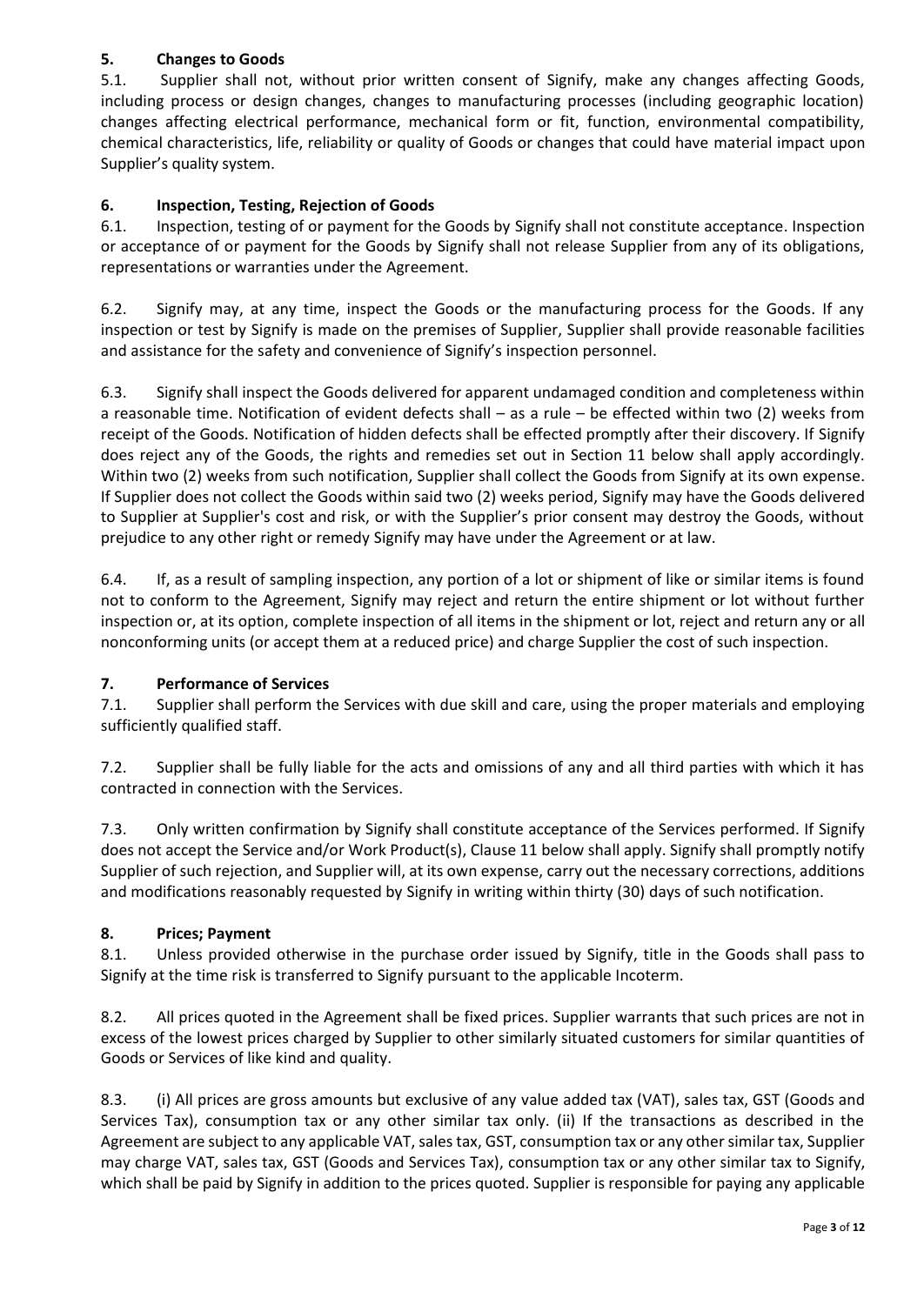VAT, sales tax, GST (Goods and Services Tax), consumption tax or any other similar tax to the appropriate (tax) authorities. At or after the time delivery has been completed as per Clause 4 but ultimately within six months from delivery, Supplier shall issue an invoice meeting all applicable legal and fiscal requirements and which in any event shall contain: (i) name, address and VAT registration code of Signify, (ii) name, address and VAT registration code of Supplier, (iii) Supplier invoice reference number, (iv) the Signify purchase order number, (v) Supplier invoice date, (vi) amount payable and (vii) applicable currency. Supplier shall send the invoice to Signify according to the instructions as set forth on the purchase order.

8.4. Any license fees shall be included in the price.

8.5. Subject to the acceptance of the Goods, Services and/or Work Product by Signify, and unless provided otherwise in the purchase order of Signify, payment shall be made within ninety-five (95) days end of month from the receipt of the correct invoice to the extent allowed under applicable mandatory law, all in accordance with Clause 8.3 in the proper form. Signify performs its payment runs three times per month.

8.6. If Supplier fails to fulfill any of its obligations under the Agreement, Signify may suspend payment to Supplier upon notice to Supplier.

8.7. Supplier hereby unconditionally accepts that Signify and any of the Signify Affiliates shall at all times have the right to set-off any amounts that any Signify Affiliate owes to Supplier or Supplier Affiliates under this Agreement with any amounts that Supplier or Supplier Affiliates owes to any Signify Affiliate under the Agreement or any other agreement.

8.8. Supplier acknowledges and agrees that any amount to be paid by Signify to Supplier may be paid on Signify's behalf by another Signify Affiliate and/or a third party designated by Signify. Supplier shall treat such payment as if it were made by Signify itself and Signify's obligation to pay to Supplier shall automatically be satisfied and discharged in the amount paid by such entity or third party.

# **9. Warranty**

- 9.1. Supplier represents and warrants to Signify that all Goods, Services and/or Work Product(s):
- (a) are suitable for the intended purpose and shall be new, merchantable, of good quality and free from all defects in design, materials, construction and workmanship;
- (b) strictly comply with the specifications, approved samples and all other requirements under the Agreement;
- (c) are delivered with all required licenses which shall remain valid and in place, and with the scope to properly cover the intended use. Furthermore, all such licenses shall include the right to transfer and the right to grant sublicenses;
- (d) shall be free from any and all liens and encumbrances;
- (e) been designed, manufactured and delivered, and all Services have been provided in compliance with all applicable laws and regulations, including, but not limited to § 5 of the Electric and Electronic Appliances Act ("Elektrogesetz"), environmental, industrial health and safety regulations and accident prevention regulations, labor laws, the Technical Equipment and Consumer Products Security Act ("Produktsicherheitsgesetz"), regulations, EC Directive 2001/95 on General Product Safety and the then current Supplier Sustainability Declaration which can be found at the Supplier Website;
- (f) are provided with and accompanied by all information and instructions necessary for proper and safe use;
- (g) all packaging and components supplied to Signify comply with the Regulated Substances List (RSL), which can be found at the Supplier Website or will be sent to Supplier upon its first written request. Supplier shall furnish to Signify any information required to enable Signify to comply with such laws, rules, and regulations in its use of the Goods and Services; and
- (h) will be accompanied by written and detailed specifications of the composition and characteristics, to enable Signify to transport, store, process, use and dispose of such Goods and/or Work Product safely and in compliance with law.
- 9.2. The warranties stated in Clause 9.1 are not exhaustive and shall not be deemed to exclude any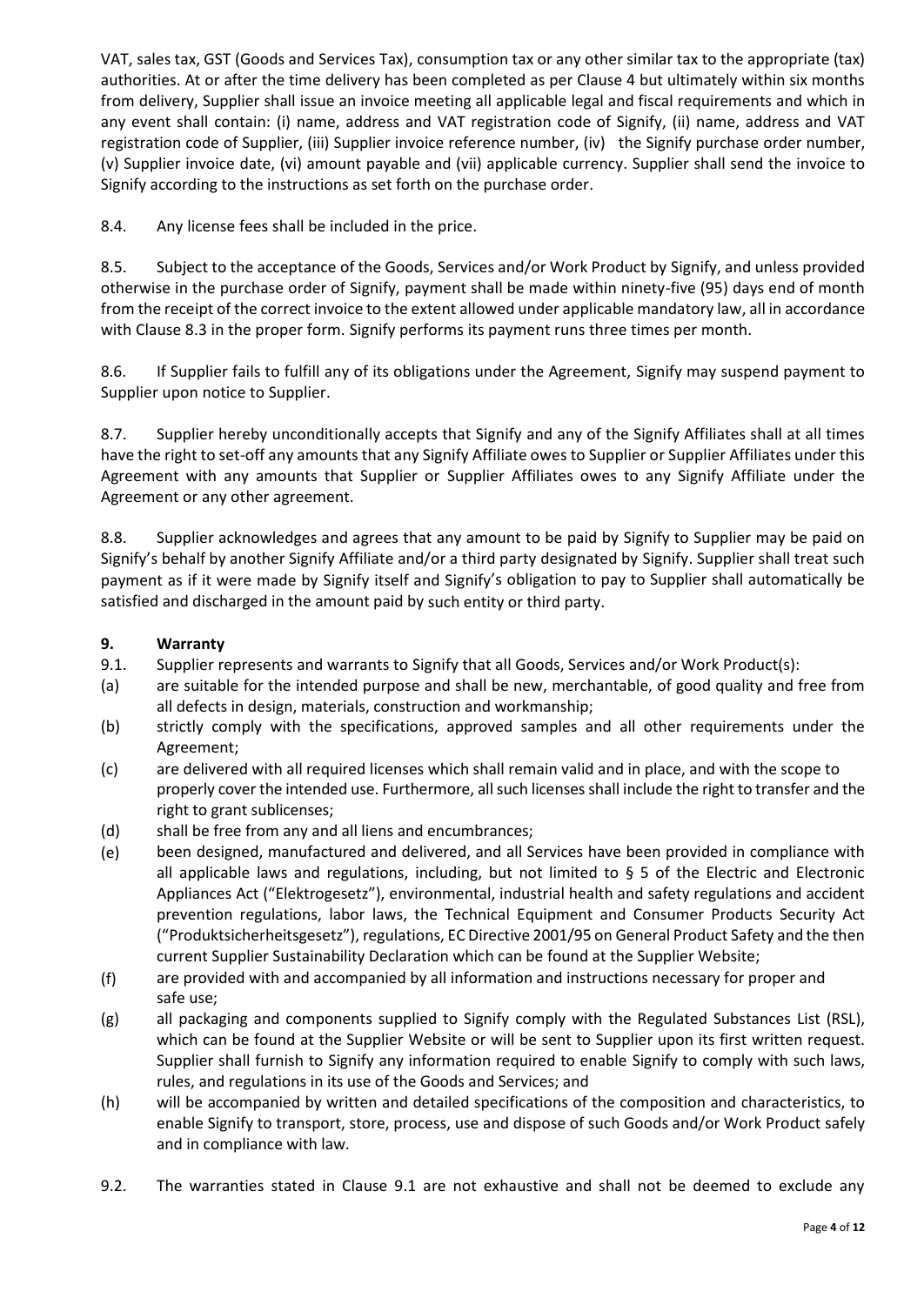warranties set by law, Supplier's standard warranties or other rights or warranties which Signify may be entitled to. These warranties shall survive any delivery, inspection, acceptance, payment or resale of the Goods, and shall extend to Signify and its customers.

9.3. Without prejudice to any other rights accruing under the Agreement or law, the warranties set forth in Clause 9.1 will subsist for a period of thirty-six (36) months from the date of delivery as per Clause 4.2, or such other period as agreed in the Agreement (the "Warranty Term"). Goods repaired or replaced within the Warranty Term are warranted for the remainder of the original Warranty Term of said Goods, or twenty-four (24) months following the delivery date of such repaired or replaced Goods, whichever is longer.

9.4. Supplier agrees that, upon request of Signify, it shall register and use BOMcheck [\(www.bomcheck.net\)](file:///C:/Users/310029095/AppData/Local/Microsoft/Windows/Temporary%20Internet%20Files/Content.Outlook/VGEK5KH3/www.bomcheck.net) to make substance compliance declarations including ROHS, REACH and other applicable regulatory requirements by making declarations in BOMcheck to fully comply with the Signify RSL, unless otherwise agreed with Signify. Supplier will also adhere to future RSL changes following notification from BOMcheck or other non- registered correspondence and is and will be fully compliant with the updated Signify RSL within 3 months of receiving the notification, unless otherwise agreed with Signify. Signify may reject deliveries that do not comply with these requirements.

# **10. Open Source Software Warranty**

10.1. Unless the inclusion of Open Source Software is specifically authorized in writing by duly authorized officers of Signify and unless otherwise stated in the Agreement, Supplier represents and warrants that the Goods do not include any portion of any Open Source Software.

#### **11. Non-conformity**

11.1. If any Goods, Services or Work Products are defective, latent or otherwise do not conform to the requirements of the Agreement, Signify shall notify Supplier and may, without prejudice to any other right or remedy available to it under the Agreement or at law, at its sole discretion:

- (a) demand Supplier to at Signify's discretion either promptly repair or replace the nonconforming Goods or Work Products free of charge; and;
- (b) reduce the agreed price or rescind the Agreement in whole or in part or claim damages instead of performance if repair or replacement is still not or not successfully effected after expiry of a reasonable period of grace set by Signify; however, rescinding the Agreement does not disentitle Signify to claim damages instead of performance in addition; or;
- (c) in cases where the Supplier, due to special urgency, cannot be informed and requested by Signify to repair or replace within a period of grace, Signify may itself repair or replace the nonconforming Goods at the Supplier's cost.

11.2. Supplier shall bear all cost of repair, replacement and transportation of the nonconforming Goods and Services and its replacements and shall reimburse Signify in respect of all costs and expenses (including, without limitation, inspection, disassembling, installation, handling and storage costs) incurred by Signify in connection therewith. Signify shall also be entitled to claim reimbursement of costs incurred by Signify in relation to the inspection if the above-average occurrence of faults compels Signify to conduct incoming inspections over and above the usual level of random sample inspections. In the event of nonconforming Goods or Work Products which are not noticed until the Goods or Work Products are machined or processed by Signify or used, Signify shall be entitled to claim reimbursement of any costs incurred to no avail.

11.3. Risk in relation to the nonconforming Goods shall pass to Supplier upon the date of notification thereof.

11.4. Any other or further right, claim or remedy available to Signify under the Agreement or at law (including but not limited to claims for further damages regardless) shall remain unaffected by this Section 11.

#### **12. Ownership and Intellectual Property**

12.1. All machinery, tools, drawings, specifications, raw materials and any other property or materials furnished to Supplier by or for Signify, or paid for by Signify, for use in the performance of the Agreement,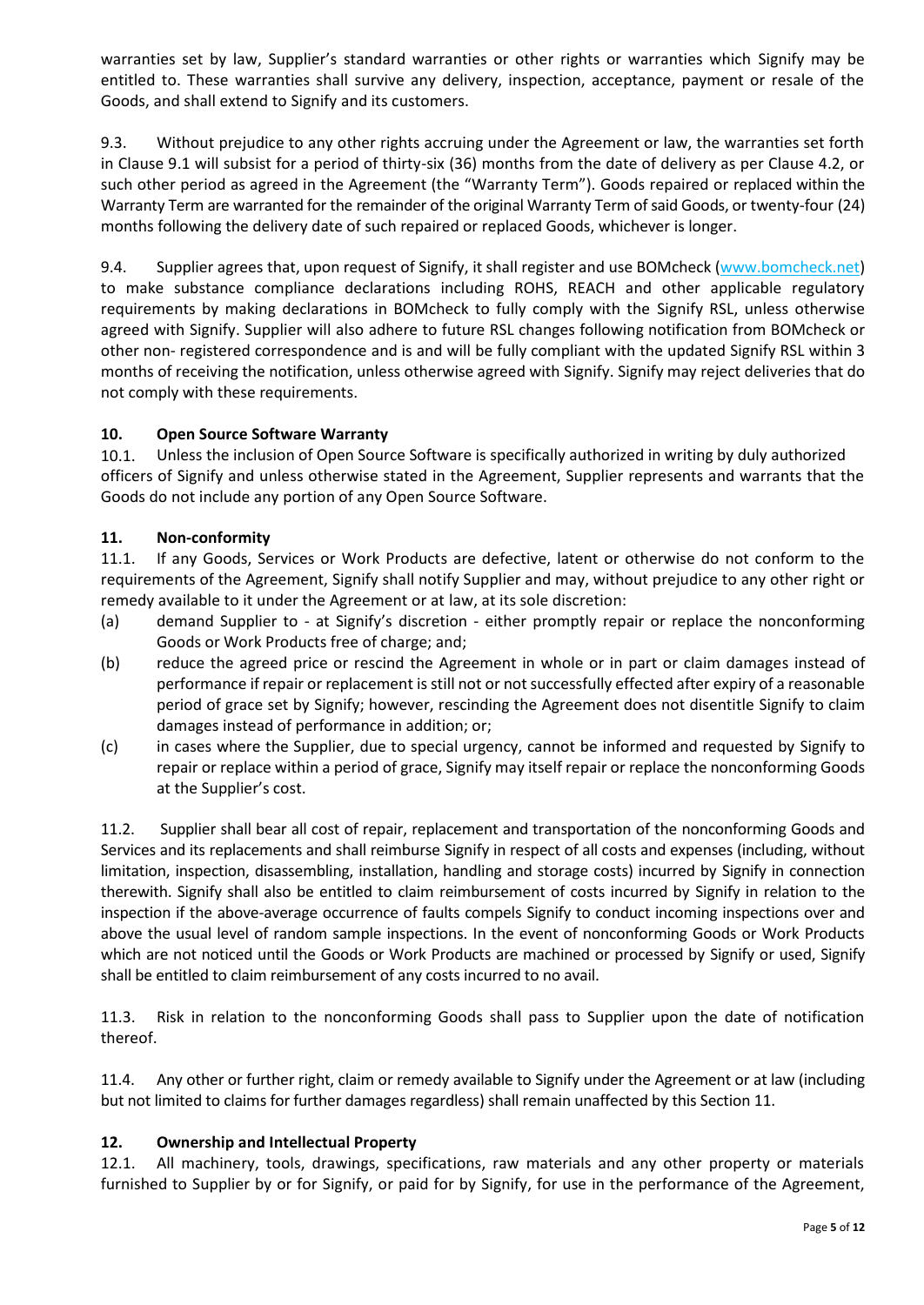shall be and remain the sole exclusive property of Signify Holding B.V. and shall not be furnished to any third party without Signify's prior written consent, and all information with respect thereto shall be confidential and proprietary information of Signify. In addition, any and all of the foregoing shall be used solely for the purpose of fulfilling purchase orders from Signify, shall be marked as owned by Signify Holding B.V., shall be held at Supplier's risk, shall be kept in good condition and, if necessary, shall be replaced by Supplier at Supplier's expense, shall be subject to periodic inventory check by Supplier as reasonably requested from time to time by Signify, and shall be returned promptly upon Signify's first request. Except as otherwise expressly agreed in writing, Supplier agrees to furnish at its own expense all machinery, tools, and raw materials necessary to perform its obligations under the Agreement.

12.2. Supplier represents and warrants to Signify that the Goods and Services do not and shall not, alone or in any combination, infringe or violate any third party (including Supplier's employees and subcontractors) IPRs.

12.3. The purchase of the Goods and/or Services shall confer on Signify and its Signify Affiliates an irrevocable, world-wide, royalty-free and fully paid up, non-exclusive and perpetual license under all IPRs owned or controlled, directly or indirectly, by Supplier to use, make, have made, build-in, have built-in, market, sell, lease, license, distribute and/or otherwise dispose of the Goods and/or Services, including but not limited to machinery, tools, drawings, designs, software, demos, moulds, specifications or pieces.

12.4. Signify shall retain all rights in any samples, data, works, materials and intellectual and other property provided by Signify to Supplier. All rights in and titles to the Work Product shall become Signify's property. Supplier shall execute and deliver any documents and do such things as may be necessary or desirable in order to carry into effect the provisions of this Clause 12.4.

12.5. Supplier shall not have any right, title or interest in or to any samples, data, works, materials, trademarks, trade names, or any other intellectual property rights owned by or licensed to Signify. Supplier shall not use any trademark, trade name, other indication or any other intellectual property rights owned by or licensed to Signify in relation to the Goods or Services alone or in any combination without Signify's prior written approval and any use as authorized by Signify shall be strictly in accordance with the instructions of Signify.

12.6. Supplier shall not, without Signify's prior written consent, publicly make any reference to Signify, whether in press releases, advertisements, sales literature or otherwise.

# **13. Intellectual Property Indemnification**

13.1. Supplier shall indemnify and hold harmless Signify, Signify Affiliates, agents and employees and any person selling or using any of Signify's products in respect of any and all claims, damages, costs and expenses (including but not limited to loss of profit and reasonable attorneys' fees) in connection with any third party claim that any of the Goods or Services alone or in any combination or their use infringes any third party IPRs, or, if so directed by Signify, shall defend any such claim at Supplier's own expense.

13.2. Signify shall give Supplier prompt written notice of any such claim, provided, however, any delay in notice shall not relieve Supplier of its obligations hereunder except to the extent it is prejudiced by such delay. Supplier shall provide all assistance in connection with any such claim as Signify may reasonably require.

13.3. In addition to Signify's rights hereunder or under applicable law, if any Goods or Services alone or in any combination, supplied under the Agreement are held to constitute an infringement or if their use is enjoined, Supplier shall, as directed by Signify, but at its own expense: either

- (a) procure for Signify or customers the right to continue using the Goods or Services alone or in any combination; or
- (b) replace or modify the Goods or Services alone or in any combination with a functional, noninfringing equivalent.

13.4. If Supplier is unable either to procure for Signify the right to continue to use the Goods or Services alone or in any combination or to replace or modify the Goods or Services alone or in any combination in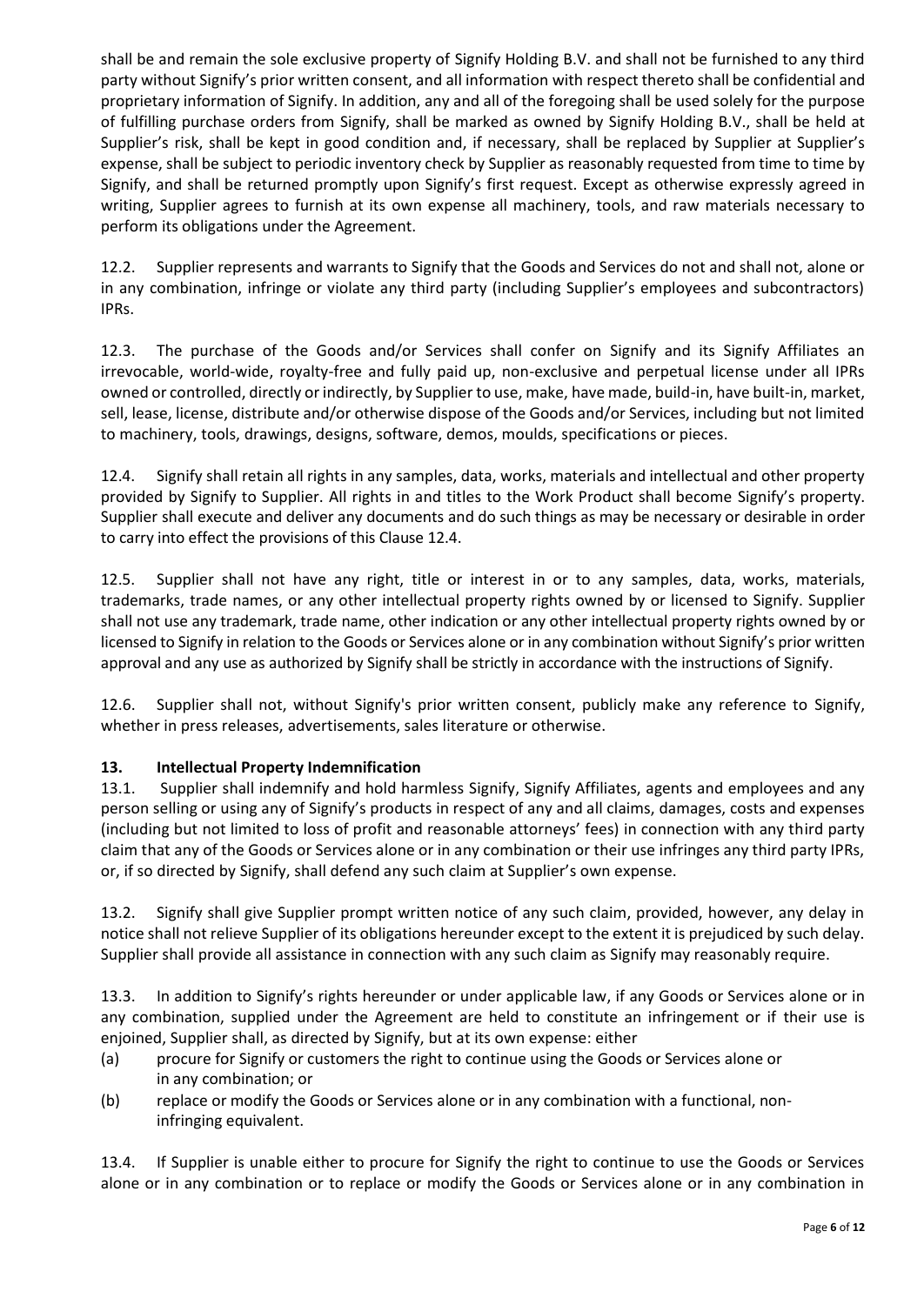accordance with the above, Signify may terminate the Agreement and upon such termination, Supplier shall reimburse to Signify the price paid, without prejudice to Supplier's obligation to indemnify Signify as set forth herein.

#### **14. Liability, Indemnification**

14.1. Supplier shall be liable towards Signify for all costs, damage, losses, penalties, claims, liabilities suits, judgments, demands and expenses, reasonable attorneys' fees (including special, indirect, incidental, consequential damage) incurred by Signify, arising from or relating to any breach by Supplier of its obligations, representations or warranties under any Agreement and, without any notification or additional act of Signify being required.

14.2. Supplier will indemnify and hold harmless Signify, Signify Affiliates and their respective directors, officers, employees, customers, agents, shareholders from any third party claims brought against them arising from or related to any breach by Supplier of its obligations, representations or warranties under any Agreement.

#### **15. Compliance with Laws**

15.1. Supplier shall at all times comply with all laws, rules, regulations, and ordinances applicable to the Agreement, including, but not limited to, all fair labor, equal opportunity, and environmental compliance laws, rules, regulations, and ordinances. Supplier shall furnish to Signify any information required to enable Signify to comply with any applicable laws, rules, and regulations in its use of the Goods and Services.

15.2. Supplier represents that neither Supplier nor any of its Supplier Affiliates, nor any of their its respective owners, officers, directors, employees, agents or other third parties acting for or on their behalf, have in the last five years been alleged to or have been found to have violated any law in relation to anti-bribery and anticorruption. Supplier will conduct its business honestly and not engage in any acts of bribery or corruption. Supplier's breach of this Clause 15.2 is ground for immediate termination of the Agreement without Signify and Signify Affiliates incurring any liability towards Supplier and Supplier Affiliates and Signify and Signify Affiliates will be entitled to any other remedies available at law or in equity.

Supplier acknowledges and agrees that he (i) does pay the statutory minimum wages and that he will adhere to the German Act on Minimum Wages ("Mindestlohngesetz") also in the future; (ii) is not banned from any tender or public assignment by the German Act on Minimum Wages and that he will notify Signify in writing without delay in case he is banned; (iii) will oblige his subcontractors, sup-suppliers or agencies for temporary work to comply with the German Act on Minimum Wages correspondingly and oblige them to confirm their compliance; and (iv) will provide a compliance confirmation declaration to Signify unsolicited every six (6) months from the entering into the agreement in case the agreement is a permanent relationship, delivery by installments or a master agreement.

15.3. If Supplier is a person or legal entity doing business in the United States, and the Goods and/or Services are sold to Signify under federal contract or subcontract, all applicable procurement regulations required by federal statute or regulation to be inserted in contracts or subcontracts are hereby incorporated by reference. Additionally, if Supplier is a person or legal entity doing business in the United States, the Equal Employment Opportunity Clauses set forth in 41 Code of Federal Regulations, Chapters 60-1.4, 60-250.5, and 60-741.5, are hereby incorporated by reference.

# **16. Privacy and data protection**

16.1. Each party shall comply with all Applicable Data Protection Laws. Signify hereby informs Supplier and Supplier acknowledges and agrees that Signify will Processes Personal Data in accordance with the "Signify Privacy Notice for customers, consumers and other business persons" which is available on <https://www.signify.com/global/privacy/legal-information/privacy-notice> under the "Legal information" section.

16.2. If and to the extent Supplier, in the context of the Agreement, will Process Signify Data, Supplier undertakes and warrants to Signify that it will: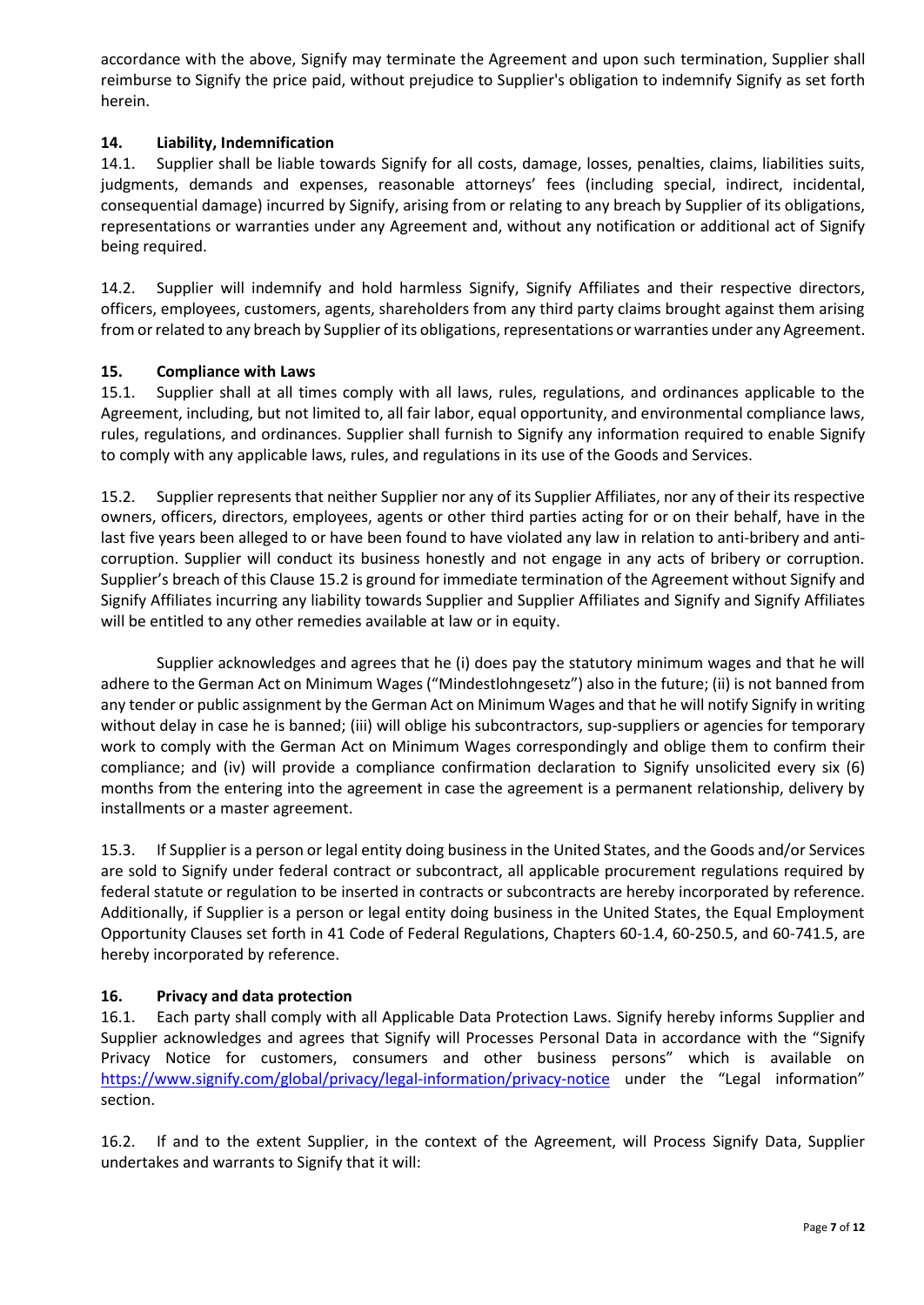- a) Process Signify Data: (i) exclusively on behalf and for the benefit of Signify; and (ii) only in compliance with the instructions of Signify as documented in the Agreement and as may additionally be provided by Signify from time to time; and (iii) in compliance with Applicable Data Protection Laws.
- b) Process Signify Data exclusively for the following purposes, and not process such data for any other purpose, including for its own commercial benefit, unless Signify has provided its prior express written approval: (i) provision of the services requested by Signify; (ii) execution of instructions provided by Signify; (iii) compliance with applicable law;
- c) implement appropriate technical, physical and organizational security measures to protect Signify Data against misuse, accidental or unlawful destruction or accidental loss, unlawful alteration, unauthorized disclosure (including remote access), or access, and against all other forms of unlawful Processing (including unnecessary collection or further Processing).
- d) promptly notify Signify, in writing and in any case within twenty-four (24) hours from the moment it: i) became aware of any legally binding request for disclosure of the Signify Data by a law enforcement authority unless otherwise prohibited by law; or ii) detects or reasonable suspects any incident of security leading to the unlawful destruction, loss, alteration, unauthorized disclosure, use or Processing of, or access to, Signify Data; in the event of a Personal Data breach, Supplier will take adequate remedial measures, and provide Signify with all relevant information as requested by Signify to address the Personal Data breach;
- e) keep Signify Data confidential;
- f) will make sure that its personnel authorized to process Signify Data: i) only Process Signify Data to the extent necessary to provide the Goods and/or Services (on a need to know basis); and ii) will be legally bound to confidentiality obligations;
- g) taking into account the nature of the Goods and/or Services, cooperate with Signify to address any privacy-related requests, inquiries and/or complaints (if any) from individuals, including but not limited to requests to correct, delete or block Signify Data. Supplier will not respond to any privacy-related request, inquiry and/or complaint related to Signify Data without the prior express written approval of Signify;
- h) not engage for the processing of Signify Data any subcontractors without the prior express written approval of Signify. If Signify approves the use of one or more subcontractors for the processing of Signify Data, Supplier shall in any case ensure that: (i) any engaged subcontractor is legally bounded in writing to the same restrictions and level of obligations with respect to the processing of Signify Data as those which Supplier is bound under the Agreement; (ii) Supplier remains fully liable to Signify for any acts or omissions of subcontractors in regard to their Processing of Signify Data;
- i) not transfer any Signify Data from within the European Economic Area member states ("**EEA**") to any countries outside the EEA not subject to an adequacy decision of the European Commission [\(https://ec.europa.eu/info/law/law-topic/data-protection/data-transfers-outside-eu/adequacy](https://ec.europa.eu/info/law/law-topic/data-protection/data-transfers-outside-eu/adequacy-protection-personal-data-non-eu-countries_en)[protection-personal-data-non-eu-countries\\_en\)](https://ec.europa.eu/info/law/law-topic/data-protection/data-transfers-outside-eu/adequacy-protection-personal-data-non-eu-countries_en) unless: i) such transfer is justified by a valid legal basis; or ii) Signify has given its prior express written approval (Signify may subject its approval to further instructions and conditions);
- j) at the request of Signify: (i) allow for and contribute to audits, including inspections, with regard to the Processing of Signify Data; (ii) submit its relevant data processing facilities, practices, procedures and documentation relating to the Processing of Signify Data to such audits, to be conducted by Signify or by a qualified independent assessor selected by Signify;
- k) make available to Signify all information necessary to demonstrate compliance with Applicable Data Protection Law and actively cooperate and assist Signify in order to take all necessary steps to ensure compliance with Applicable Data Protection Law; and
- l) Process Signify Data for the duration of the Agreement, unless otherwise agreed upon in writing; upon termination of the Agreement (in whole or in part), Supplier will return the Signify Data and copies thereof to Signify or will securely destroy or erase such Signify Data, except to the extent Applicable Data Protection Law provides otherwise.

Parties agree that: (i) the subject matter of the Processing of Signify Data by Supplier is the provision of Goods and/or Services pursuant to the Agreement; (ii) the types of Signify Data under Processing may include, but are not limited to, personal identification data, contact information data and other information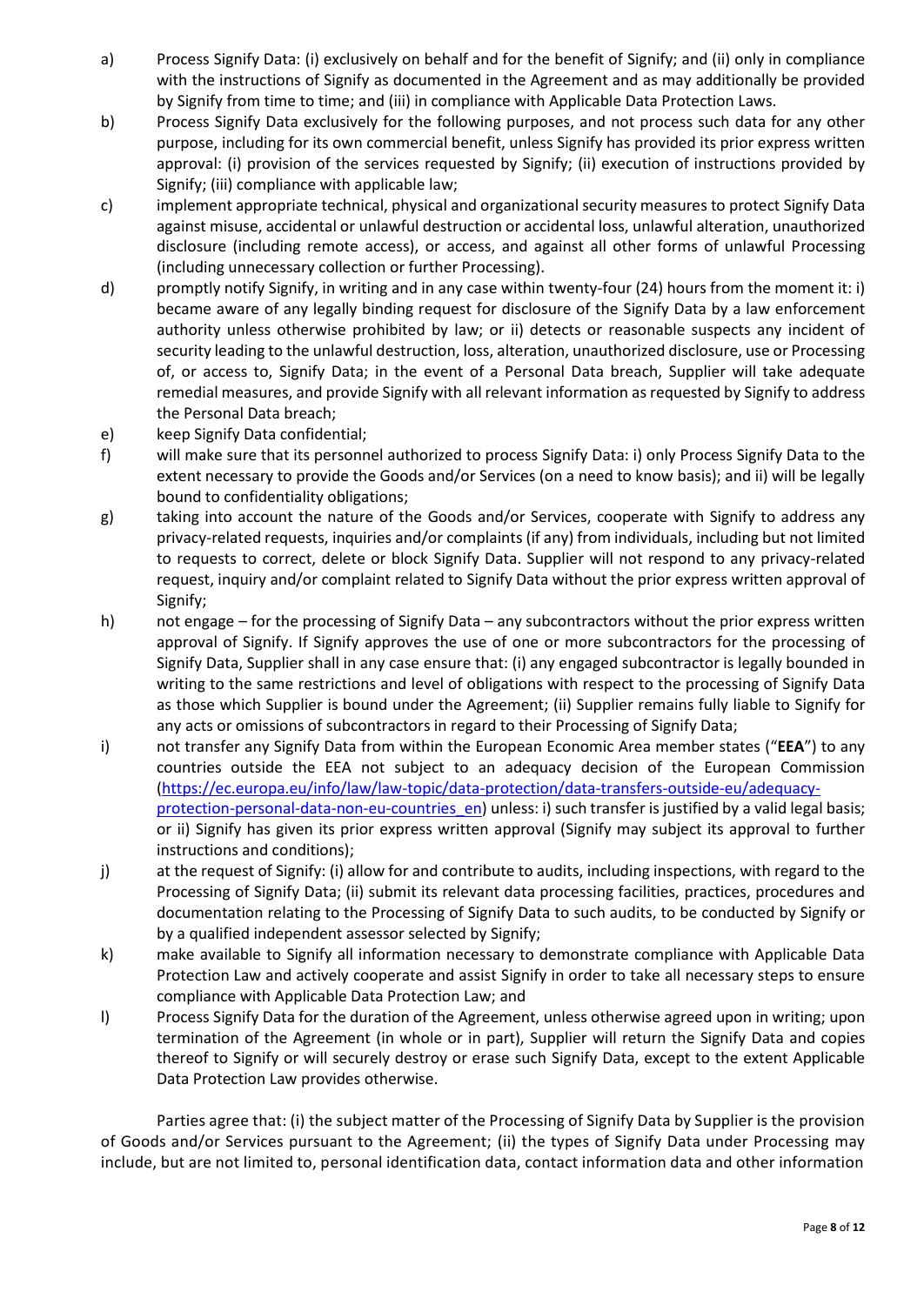relating to an identified or identifiable natural person; (iii) the categories of individuals under Processing may include, but are not limited to, consumers, business customers, employees, other natural persons.

16.3 With regard to set of Personal Data that parties Process as autonomous Controllers, insofar as Signify transfers to Supplier Personal Data originating from EEA, Supplier undertakes and warrants that it will Process such set of Personal Data only within countries member of the European Economic Area unless: (i) Signify and Supplier have previously entered into the appropriate EU Standard Contractual Clauses (Controller to Controller); or (ii) Supplier has implemented Binding Corporate Rules that have received European approval and that cover all of the Personal Data that Supplier will receive in its capacity as Controller; or (iii) the non-EEA countries where Supplier will Process such Personal Data have received a binding adequacy decision by the European Commission; or (iv) another validly executed transfer mechanism applies to the transfer of Personal Data to these countries that have not received a binding adequacy decision by the European Commission.

# **17. Export Controls Compliance**

17.1. Supplier agrees and warrants that it will comply with all applicable international and national exportcontrol laws and regulations and it will not export or re-export, directly or indirectly, any information, goods, software and/or technology to any country for which the European Union or the United States of America or any other country, at the time of export or re-export, requires an export license or other governmental approval, without first obtaining such license or approval.

17.2. Supplier agrees to inform Signify in writing whether or not the supplied information, goods, software and/or technology is US controlled and/or controlled under the export control laws of its own country, and if so, Supplier will inform Signify about the extent of the restrictions (including but not limited to export control legal jurisdiction, export control classification numbers, export control licenses and/or CCATS as applicable).

17.3. Supplier shall obtain all international and national export licenses or similar permits required under all applicable export control laws and regulations and shall provide Signify with all information required to enable Signify and its customers to comply with such laws and regulations.

17.4. Supplier will indemnify and hold Signify harmless from any claims, liabilities, penalties, forfeitures, and associated costs and expenses (including attorney's fees), which Signify may incur due to Supplier's noncompliance with applicable laws, rules and regulations. Supplier agrees to notify Signify promptly of Supplier's receipt of any such notice of a violation of any export control related law, rule or regulation, which may affect Signify.

#### **18. Customs Compliance**

18.1. On an annual basis, or upon earlier request of Signify, Supplier shall provide Signify with a supplier declaration of origin in relation to the Goods sufficient to satisfy the requirements of (i) the customs authorities of the country of receipt, and (ii) any applicable export licensing regulations, including those of the United States. In particular, the declaration should explicitly mention whether the Goods, or part thereof, have been produced in the United States or originate in the United States. Dual-use Goods, or otherwise classified Goods supplied by Supplier should be clearly identified by their classification code.

18.2. For all Goods that qualify for application of Regional or Free Trade Agreements, General Systems of Preference or other preferential arrangements, it is the responsibility of the Supplier to deliver products with the appropriate documentary evidence (e.g. Supplier's declaration, preferential origin certificate/invoice declaration) to confirm the preferential origin status.

18.3. Supplier shall mark every Good (or the Good's container if there is no room on the Good itself) with the country of origin. Supplier shall, in marking the Goods, comply with the requirements of the customs authorities of the country of receipt. If any Goods are imported, Supplier shall when possible allow Signify to be the importer of record. If Signify is not the importer of record and Supplier obtains duty drawback rights to the Goods, Supplier shall, upon Signify request, provide Signify with documents required by the customs authorities of the country of receipt to prove importation and to transfer duty drawback rights to Signify.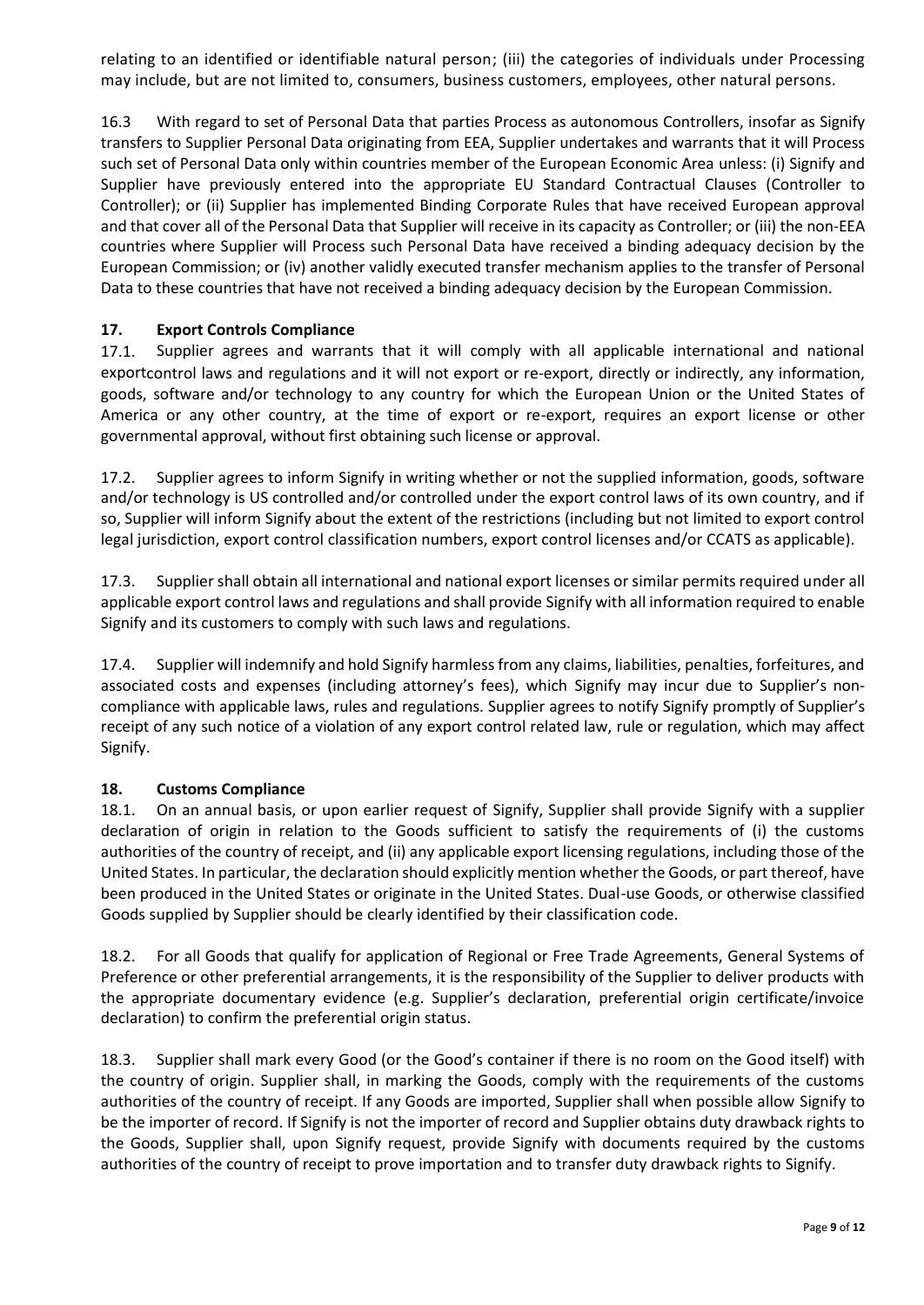# **19. Limitation of Liability of Signify**

19.1 To the maximum extent permitted by applicable law, the total aggregate liability and obligations of Signify arising from or relating to any Agreement shall be limited to Signify's obligation to pay for the undisputed, due and payable invoices for the delivery of the Goods and Services in accordance with the such Agreement. These limitations of liability do not apply in cases of injury to life, body or health, if liability arises from gross negligence or intent.

# **20. Force Majeure**

20.1. In the event that Supplier is prevented from performing any of its obligations under the Agreement for reason of force majeure (being an event unforeseeable and beyond the control of Supplier) and Supplier has provided sufficient proof for the existence of the force majeure, the performance of the obligation concerned shall be suspended for the duration of the force majeure. Signify shall be entitled to terminate the Agreement with immediate effect by written notice to Supplier, immediately if the context of the nonperformance justifies immediate termination, and in any event if the circumstance constituting force majeure endures for more than thirty (30) days and, upon such notice, Supplier shall not be entitled to any form of compensation in relation to the termination. Force majeure on the part of Supplier shall in any event not include shortage of personnel or production materials or resources, strikes, not officially declared epidemic or pandemic, breach of contract by third parties contracted by Supplier, financial problems of Supplier, nor the inability of Supplier to secure the necessary licenses in respect of software to be supplied or the necessary legal or administrative permits or authorizations in relation to the Goods or Services to be supplied.

# **21. Suspension and Termination**

21.1. Without prejudice to any other right or remedy available to Signify under the Agreement or at law, Signify shall be entitled at its discretion to suspend the performance of its obligations under the Agreement in whole or in part or to terminate the Agreement in whole or in part by means of written notice to Supplier in the event that:

- (a) Supplier files a voluntary petition in bankruptcy or any voluntary proceeding relating to insolvency, receivership, liquidation, assignment for the benefit or creditors or similar proceeding;
- (b) Supplier becomes the subject of a petition in bankruptcy or any proceeding relating to insolvency, receivership, liquidation, assignment for the benefit of creditors or similar proceeding;
- (c) Supplier ceases or threatens to cease to carry on business in the ordinary course;
- (d) Supplier breaches any of its obligations under the Agreement or Signify's, in its reasonable discretion, determines that Supplier cannot or shall not deliver the Goods or perform the Services as required;
- (e) Supplier fails to provide adequate assurance of performance following request by Signify; or
- (f) the Control over Supplier is or will be transferred to others than those exercising Control at the effective date of an Agreement and if Signify has reasons to believe that this is contrary to Signify's justified business interests.
- 21.2. Signify shall not be liable to Supplier by virtue of exercising any of the rights under Clause 21.1.
- 21.3 Signify may terminate any Agreement for convenience in whole or in part, at any time, by verbal and/or written notice prior to Supplier's written acknowledgement of Signify's purchase order or Supplier's performance under such Agreement. After Supplier has given written acknowledgement of Signify's purchase order or has commenced performance thereof, Signify may terminate such Agreement by giving 10 days prior written notice of such termination. At such time, Supplier shall minimize its expenditures under such Agreement unless otherwise directed by Signify. Signify's termination of this Agreement shall not constitute a default; however Supplier shall be entitled to receive a remuneration under such Agreement based on Supplier's actual and reasonable and demonstrable costs and fees due up to the effective date of such termination.

# **22. Confidentiality**

22.1. Supplier shall treat all information provided by or on behalf of Signify or generated by Supplier for Signify under the Agreement, including without limitation, the existence and content of this Agreement, as confidential. All such information shall be used by Supplier only for the purposes of the Agreement. Supplier shall protect Signify's information using not less than the same degree of care with which it treats its own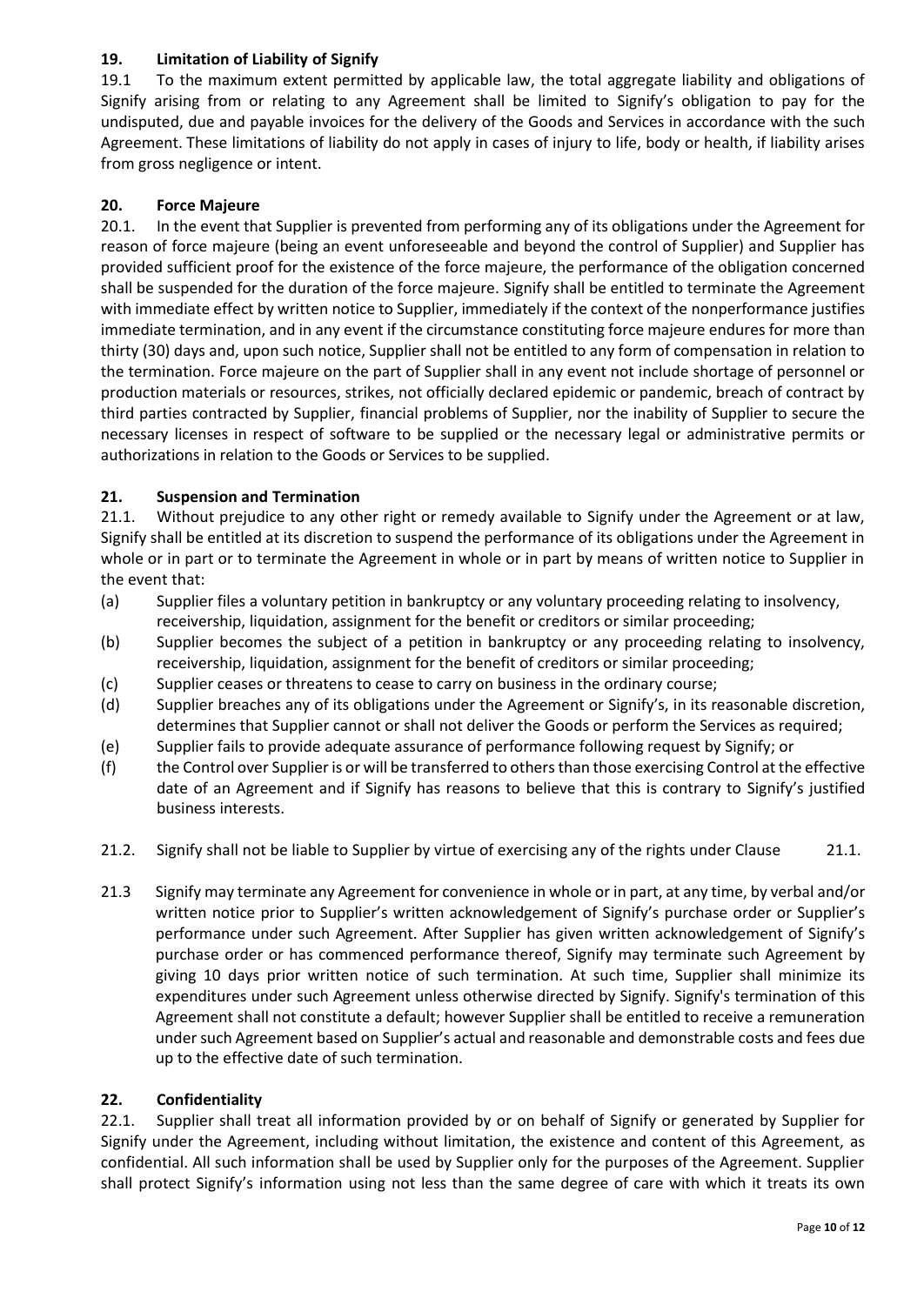confidential information, but at all times shall use at least reasonable care. All such information shall remain the property of Signify and Supplier shall, upon Signify's demand, promptly return to Signify all such information and shall not retain any copy thereof.

#### **23. Insurance**

23.1. Supplier will maintain comprehensive or commercial general liability insurance (including products liability, property damage and personal injury liability, and any other liability as may be requested by Signify) with, unless otherwise agreed by Signify, a minimum limit of five million Euro for claims of bodily injury, including death, and any other damages that may arise from use of the Goods or Services or acts or omissions of Supplier under the Agreement. Such insurance policies will be written with appropriately licensed and financially responsible insurers. Supplier shall inform Signify of any cancellation or reduction in coverage with a minimum of 30 days prior written notice. Certificates of insurance evidencing the required coverage and limits and insurance policies shall be furnished to Signify upon Signify's request.

#### **24. Miscellaneous**

24.1. Supplier shall provide Goods and render Services hereunder as an independent contractor and not as an agent of Signify and nothing contained in the Agreement is intended to create a partnership, joint venture or employment relationship between the parties irrespective of the extent of economic dependency of Supplier on Signify.

24.2. Supplier shall not subcontract, transfer, pledge or assign any of its rights or obligations under the Agreement without the prior written consent of Signify. Any not such pre-approved subcontracting, transfer, pledge or assignment shall be null and void and have no effect vis-à-vis such third party.

24.3. The rights and remedies reserved to Signify are cumulative and are in addition to any other or future rights and remedies available under the Agreement, at law or in equity.

24.4. Supplier shall provide Signify written notice of all product discontinuances twelve (12) months prior to the last order date, including as a minimum Signify part numbers, substitutions, and last order and shipment dates.

24.5. Neither the failure nor the delay of Signify to enforce any provision of the Agreement shall constitute a waiver of such provision or of the right of Signify to enforce each and every provision of the Agreement. No course or prior dealings between the parties and no usage of the trade shall be relevant to determine the meaning of the Agreement. No waiver, consent, modification or amendment of the terms of the Agreement shall be binding unless made in a writing specifically referring to the Agreement signed by Signify and Supplier.

24.6. In the event that any provision(s) of these General Conditions of Purchase and of the Agreement shall be held invalid, unlawful or unenforceable by a court of competent jurisdiction or by any future legislative or administrative action, such holding or action shall not negate the validity or enforceability of any other provisions of the Agreement. Any such provision held invalid, unlawful or unenforceable, shall be substituted by a provision of similar import reflecting the original intent of the clause to the extent permissible under applicable law.

24.7. All terms and conditions of the Agreement which are destined, whether express or implied, to survive the termination or the expiration of the Agreement, including but not limited to Warranty, Intellectual Property, Confidentiality and Personal Data, shall survive.

24.8. The Agreement shall be governed by and construed in accordance with the laws of the Federal Republic of Germany without giving effect to its conflict of laws' principles.

24.9. Supplier and Signify each consent to (i) the exclusive jurisdiction of the competent courts in Hamburg, Germany; or (ii), at the option of Signify, the jurisdiction of the entity of Supplier to which the purchase order was placed, or (iii), at the option of Signify, for arbitration in which case Clause 24.10 applies. Supplier hereby waives all defenses of lack of personal jurisdiction and forum non-convenience.